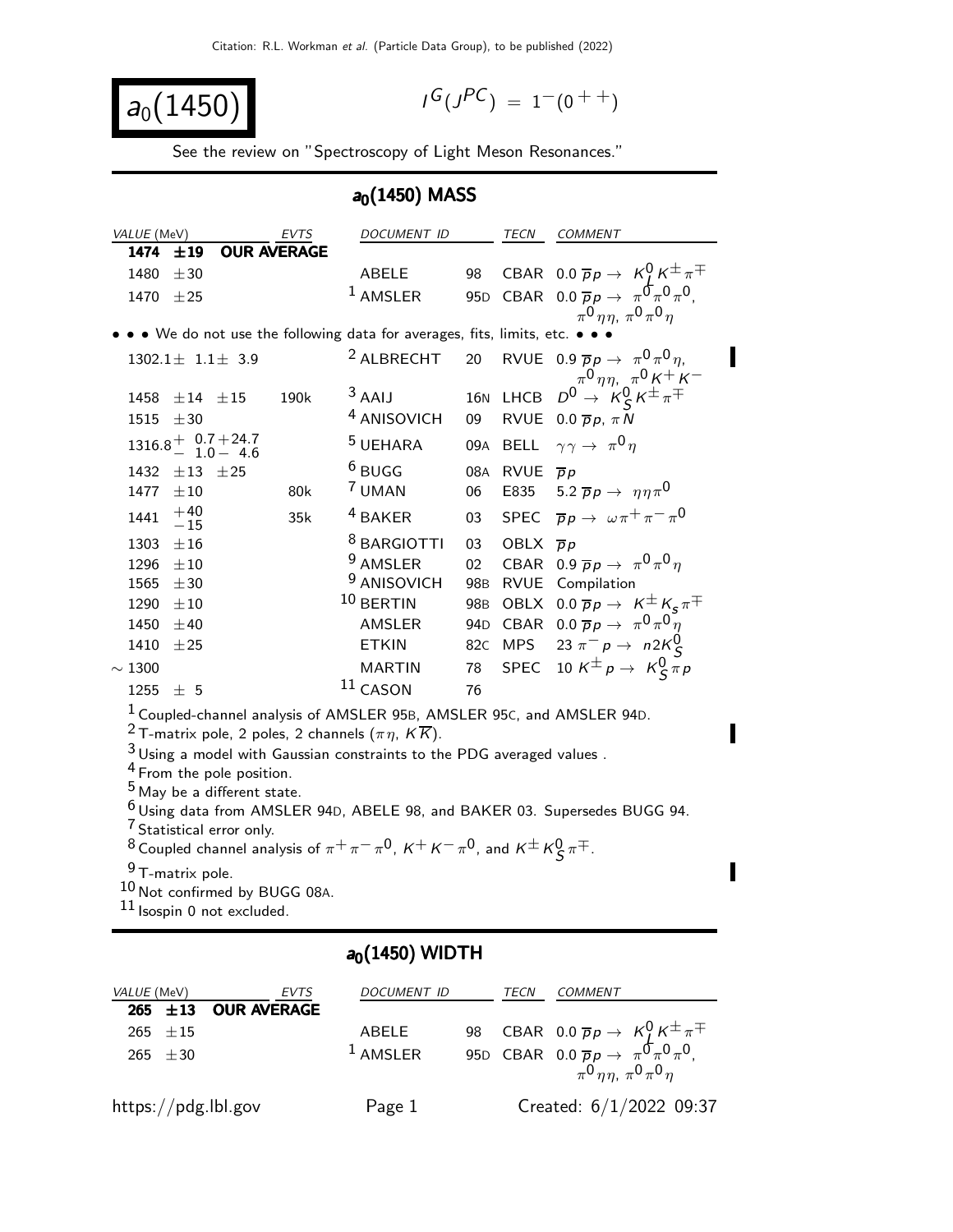- • We do not use the following data for averages, fits, limits, etc. •  $112.4 \pm 1.4 \pm 3.4$ <sup>2</sup> ALBRECHT 20 RVUE 0.9  $\overline{p}p \rightarrow \pi^0 \pi^0 \eta$ ,  $\pi^{0}$   $\eta \eta$ ,  $\pi^{0}$  K<sup>+</sup> K<sup>-</sup> 282  $\pm$ 12  $\pm$ 13 190k  $^3$  AAIJ 16N LHCB  $D^0 \rightarrow K^0_S K^{\pm} \pi^{\mp}$ 230  $\pm 36$  4 ANISOVICH 09 RVUE 0.0  $\overline{p}p$ ,  $\pi N$  $65.0^{+}$  2.1 − 5.4  $+99.1$  $-32.6$  $^5$ UEHARA 09A BELL  $\gamma \gamma \rightarrow \ \pi^0 \eta$ 196  $\pm 10$   $\pm 10$   $\phantom{00}$   $\phantom{00}$   $\phantom{00}$  BUGG  $\phantom{00}$  08A RVUE  $\overline{p}$   $p$  $267 \pm 11$  80k <sup>7</sup> UMAN 06 E835 5.2  $\overline{p}p \rightarrow \eta\eta\pi^0$ <br>110  $\pm 14$  35k <sup>4</sup> BAKER 03 SPEC  $\overline{p}p \rightarrow \omega\pi^+\pi^-\pi^+$ 110  $\pm$ 14 35k 4 BAKER 03 SPEC  $\overline{p}p \to \omega \pi^+ \pi^- \pi^0$ 92  $\pm 16$  8 BARGIOTTI 03 OBLX  $\bar{p}p$ 81  $\pm$ 21 9 AMSLER 02 CBAR 0.9  $\overline{p}p \rightarrow \pi^0 \pi^0 \eta$ 292  $\pm$ 40 <sup>9</sup> ANISOVICH 98B RVUE Compilation<br>80  $\pm$  5 <sup>10</sup> BERTIN 98B OBLX 0.0  $\overline{p}p \rightarrow 1$ 80 ± 5  $^{10}$  BERTIN 98B OBLX 0.0  $\overline{p}p \rightarrow K^{\pm} K_S \pi^{\mp}$ 270 ±40 AMSLER 94D CBAR 0.0 p p → π 0 π 0 η 230  $\pm$ 30 ETKIN 82C MPS 23  $\pi^-$  p  $\rightarrow$  n2K<sup>O</sup>S  $\sim$  250 MARTIN 78 SPEC 10 K<sup>±</sup> p → K<sup>0</sup>S  $\pi$  p 79  $\pm 10$  11 CASON 76 1 Coupled-channel analysis of AMSLER 95B, AMSLER 95C, and AMSLER 94D.
	- <sup>2</sup> T-matrix pole, 2 poles, 2 channels ( $\pi \eta$ ,  $K \overline{K}$ ).

3 Using a model with Gaussian constraints to the PDG averaged values .

4 From the pole position.

5 May be a different state.

 $6$  Using data from AMSLER 94D, ABELE 98, and BAKER 03. Supersedes BUGG 94.

7 Statistical error only. <sup>8</sup> Coupled channel analysis of  $\pi^+ \pi^- \pi^0$ ,  $\kappa^+ \kappa^- \pi^0$ , and  $\kappa^\pm \kappa^0_S \pi^\mp$ .

9 T-matrix pole.

10 Not confirmed by BUGG 08A.

 $11$  Isospin 0 not excluded.

## $a_0(1450)$  DECAY MODES

Branching fractions are given relative to the one DEFINED AS 1.

|              | Mode                  | Fraction $(\Gamma_i/\Gamma)$ |
|--------------|-----------------------|------------------------------|
| $\Gamma_1$   | $\pi\eta$             | $0.093 \pm 0.020$            |
| $\Gamma_2$   | $\pi\eta^\prime(958)$ | $0.033 \pm 0.017$            |
| $\Gamma_3$   | K K                   | $0.082 \pm 0.028$            |
| $\Gamma_4$   | $\omega \pi \pi$      | <b>DEFINED AS 1</b>          |
| $\Gamma_{5}$ | $a_0(980)\pi\pi$      | seen                         |
| $\Gamma_6$   | $\gamma\gamma$        | seen                         |

## a<sub>0</sub>(1450) Γ(i)Γ( $\gamma \gamma$ )/Γ(total)

| $\Gamma(\pi \eta) \times \Gamma(\gamma \gamma) / \Gamma_{\text{total}}$       |                                                                     |      |         | $\Gamma_1\Gamma_6/\Gamma$ |
|-------------------------------------------------------------------------------|---------------------------------------------------------------------|------|---------|---------------------------|
| VALUE (eV)                                                                    | <i>DOCUMENT ID</i>                                                  | TECN | COMMENT |                           |
| • • • We do not use the following data for averages, fits, limits, etc. • • • |                                                                     |      |         |                           |
| $432 \pm 6 \frac{+1073}{256}$                                                 | <sup>1</sup> UEHARA 09A BELL $\gamma \gamma \rightarrow \pi^0 \eta$ |      |         |                           |
| $1$ May be a different state.                                                 |                                                                     |      |         |                           |

I

Π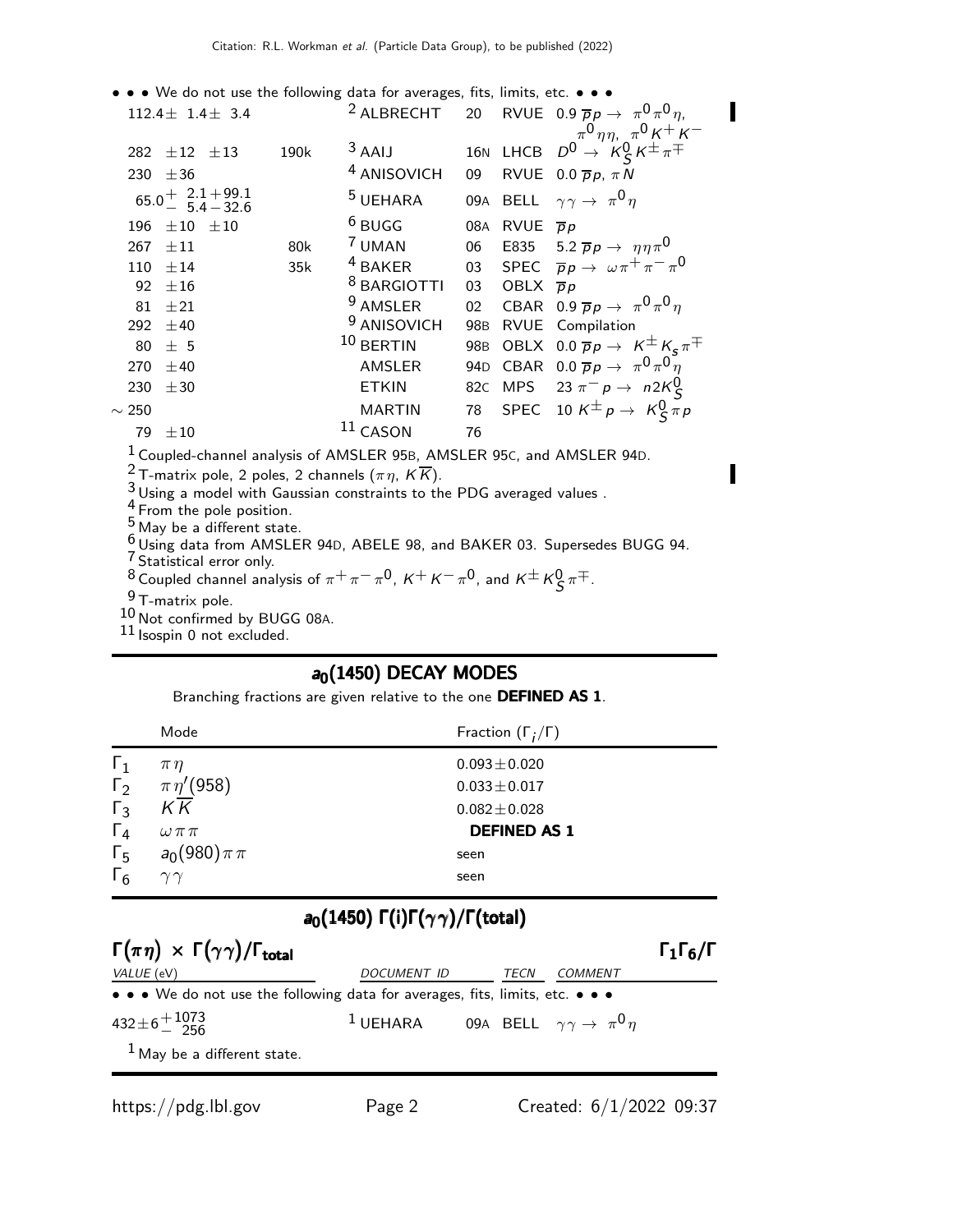## $a_0(1450)$  BRANCHING RATIOS

| $\Gamma(\pi\eta'(958))/\Gamma(\pi\eta)$                                                                                                                                        |                              |                                                                                  |  |                                                                    | $\Gamma_2/\Gamma_1$                                             |
|--------------------------------------------------------------------------------------------------------------------------------------------------------------------------------|------------------------------|----------------------------------------------------------------------------------|--|--------------------------------------------------------------------|-----------------------------------------------------------------|
| <b>VALUE</b>                                                                                                                                                                   |                              | DOCUMENT ID TECN COMMENT                                                         |  |                                                                    |                                                                 |
| $0.35 + 0.16$                                                                                                                                                                  |                              | $1$ ABELE                                                                        |  |                                                                    | 98 CBAR 0.0 $\overline{p}p \rightarrow K_l^0 K^{\pm} \pi^{\mp}$ |
| • • • We do not use the following data for averages, fits, limits, etc. • • •                                                                                                  |                              |                                                                                  |  |                                                                    |                                                                 |
| $0.43 \pm 0.19$                                                                                                                                                                |                              | ABELE                                                                            |  | 97C CBAR 0.0 $\overline{p}p \rightarrow \pi^0 \pi^0 \eta^{\prime}$ |                                                                 |
| <sup>1</sup> Using $\pi^{0}$ <i>n</i> from AMSLER 94D.                                                                                                                         |                              |                                                                                  |  |                                                                    |                                                                 |
| $\Gamma(K\overline{K})/\Gamma(\pi\eta)$                                                                                                                                        |                              |                                                                                  |  |                                                                    | $\Gamma_3/\Gamma_1$                                             |
| <b>VALUE</b>                                                                                                                                                                   |                              | DOCUMENT ID TECN COMMENT                                                         |  |                                                                    |                                                                 |
| $0.88 \pm 0.23$                                                                                                                                                                |                              | $1$ ABELE                                                                        |  |                                                                    | 98 CBAR 0.0 $\overline{p}p \rightarrow K_I^0 K^{\pm} \pi^{\mp}$ |
| • • • We do not use the following data for averages, fits, limits, etc. • • •                                                                                                  |                              |                                                                                  |  |                                                                    |                                                                 |
| $1.887 \pm 0.041 \pm 0.97$                                                                                                                                                     |                              | <sup>2</sup> ALBRECHT 20 RVUE 0.9 $\overline{p}p \rightarrow \pi^0 \pi^0 \eta$ , |  |                                                                    | $\pi^0$ nn, $\pi^0$ K + K –                                     |
| <sup>1</sup> Using $\pi^0 \eta$ from AMSLER 94D.<br><sup>2</sup> Residues from T-matrix pole, 2 poles, 2 channels ( $\pi \eta,~\,K \overline{K}$ ).                            |                              |                                                                                  |  |                                                                    |                                                                 |
| $\Gamma(\omega \pi \pi)/\Gamma(\pi \eta)$                                                                                                                                      |                              |                                                                                  |  |                                                                    | $\Gamma_4/\Gamma_1$                                             |
| <b>VALUE</b>                                                                                                                                                                   | <b>EVTS</b>                  | DOCUMENT ID TECN COMMENT                                                         |  |                                                                    |                                                                 |
| $10.7 + 2.3$                                                                                                                                                                   | 35280                        | <sup>1</sup> BAKER 03 SPEC $\overline{p}p \to \omega \pi^+ \pi^- \pi^0$          |  |                                                                    |                                                                 |
| $1$ Using results on $\overline{p}p\to a_0(1450)^0\pi^0$ , $a_0(1450)\to \eta\pi^0$ from ABELE 96C and assuming<br>the $\omega \rho$ mechanism for the $\omega \pi \pi$ state. |                              |                                                                                  |  |                                                                    |                                                                 |
| $\Gamma(a_0(980)\pi\pi)/\Gamma_{\rm total}$                                                                                                                                    |                              |                                                                                  |  |                                                                    | $\Gamma_5/\Gamma$                                               |
| VALUE                                                                                                                                                                          |                              | DOCUMENT ID TECN COMMENT                                                         |  |                                                                    |                                                                 |
| seen                                                                                                                                                                           |                              | BUGG 08A RVUE $\overline{p}p$                                                    |  |                                                                    |                                                                 |
| $\Gamma(a_0(980)\pi\pi)/\Gamma(\pi\eta)$<br><i>VALUE</i>                                                                                                                       |                              | DOCUMENT ID TECN CHG COMMENT                                                     |  |                                                                    | $\Gamma_5/\Gamma_1$                                             |
| • • • We do not use the following data for averages, fits, limits, etc. • • •                                                                                                  |                              |                                                                                  |  |                                                                    |                                                                 |
| $\leq 4.3$                                                                                                                                                                     |                              | ANISOVICH 01                                                                     |  | RVUE 0 $\overline{p}p \rightarrow \eta 2\pi^+ 2\pi^-$              |                                                                 |
| $\Gamma(\gamma\gamma)/\Gamma_{\rm total}$                                                                                                                                      |                              | DOCUMENT ID TECN COMMENT                                                         |  |                                                                    | $\Gamma_6/\Gamma$                                               |
| <i>VALUE</i><br>seen                                                                                                                                                           |                              | $1$ UEHARA                                                                       |  | 09A BELL $\gamma \gamma \rightarrow \pi^0 \eta$                    |                                                                 |
| $1$ May be a different state.                                                                                                                                                  |                              |                                                                                  |  |                                                                    |                                                                 |
|                                                                                                                                                                                |                              | $a_0(1450)$ REFERENCES                                                           |  |                                                                    |                                                                 |
| ALBRECHT<br>20<br>AAIJ<br>16N                                                                                                                                                  | EPJ C80 453<br>PR D93 052018 | M. Albrecht et al.<br>R. Aaij et al.                                             |  |                                                                    | (Crystal Barrel Collab.)<br>(LHCb Collab.)                      |

| ALBRECHT  | 20. | EPJ C80 453          | M. Albrecht <i>et al.</i>      | (Crystal Barrel Collab.) |
|-----------|-----|----------------------|--------------------------------|--------------------------|
| AALI      | 16N | PR D93 052018        | R. Aaij et al.                 | (LHCb Collab.)           |
| ANISOVICH | 09  | <b>IJMP A24 2481</b> | V.V. Anisovich, A.V. Sarantsev |                          |
| UEHARA    | 09A | PR D80 032001        | S. Uehara et al.               | (BELLE Collab.)          |
| BUGG      | 08A | PR D78 074023        | D.V. Bugg                      | (LOQM)                   |
| UMAN      | 06  | PR D73 052009        | I. Uman et al.                 | (FNAL E835)              |
| BAKER     | 03  | PL B563 140          | C.A. Baker et al.              |                          |
| BARGIOTTI | 03  | EPJ C26 371          | M. Bargiotti et al.            | (OBELIX Collab.)         |
| AMSLER    | 02  | EPJ C23 29           | C. Amsler et al.               |                          |
| ANISOVICH | 01  | NP A690 567          | A.V. Anisovich et al.          |                          |
| ABELE     | 98  | PR D57 3860          | A. Abele <i>et al.</i>         | (Crystal Barrel Collab.) |
|           |     |                      |                                |                          |
|           |     |                      |                                |                          |

https://pdg.lbl.gov Page 3 Created: 6/1/2022 09:37

 $\blacksquare$ 

Π